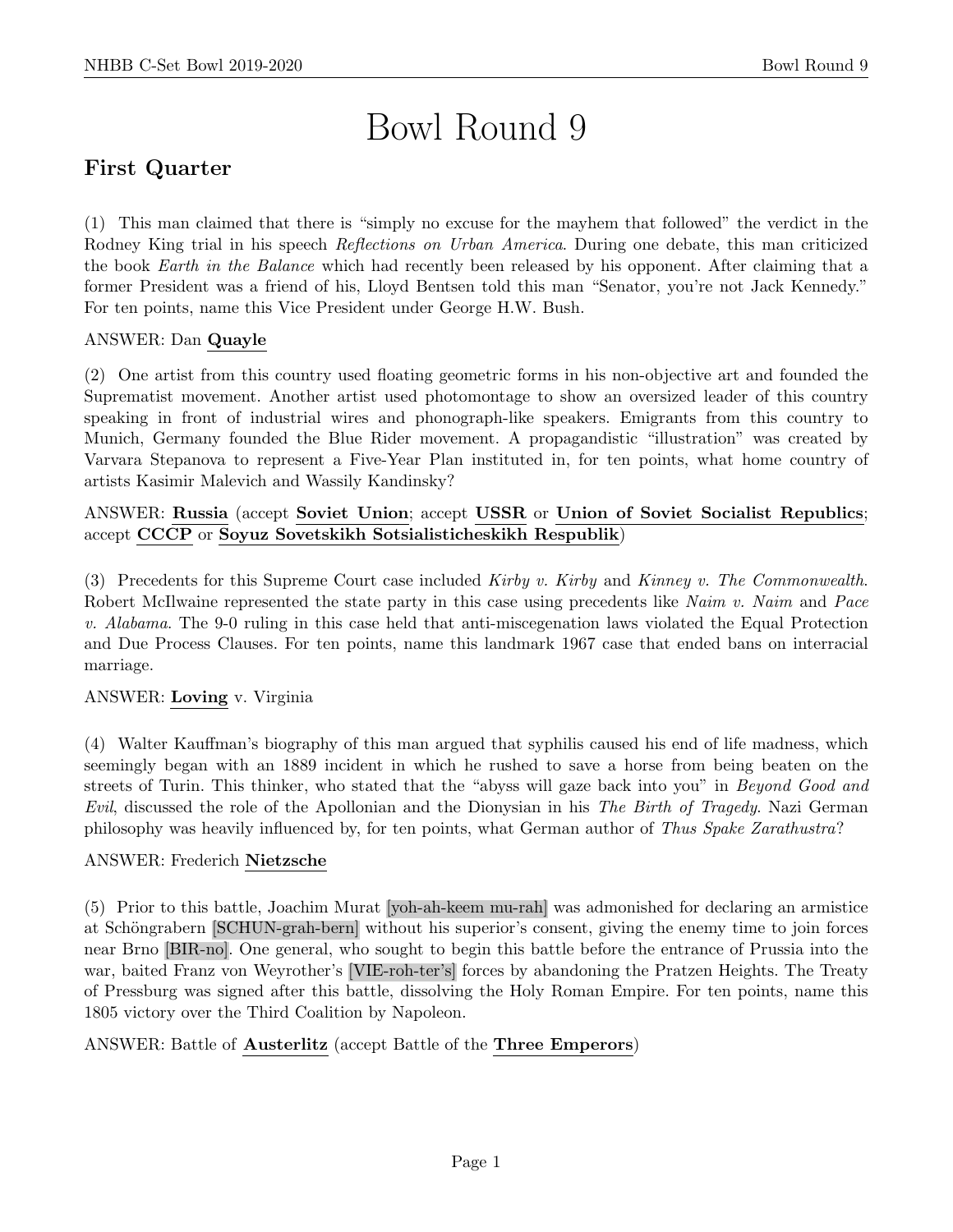(6) In this state's town of Gibsonton, a circus colony became a retirement community for performers, including Grady Stiles, the murdered "Lobster Boy." The Gasparilla Pirate Festival is held in this state, which experienced an influx of immigration from the south through the Freedom Flights and the Mariel Boatlift. This state's Tamiami Trail along much of Route 41 becomes Calle Ocho in the Little Havana neighborhood. For ten points, name this state where FDR was nearly assassinated in Bayfront Park in Miami.

#### ANSWER: Florida

(7) This man seized emergency powers after announcing the discovery of the Cohen Plan, a supposed communist plot against him. This ruler repressed his former supporters, the fascist Integralist movement, after banning all political parties. This man declared that he would "leave life to enter history" before shooting himself with a Colt pistol in 1954 to prevent a military coup. The Petrobras state monopoly on oil was created by, for ten points, what Estado Novo-era president of Brazil?

#### ANSWER: Getulio Vargas

(8) This piece includes a "shuffle" theme whose melody parallels that of its composer's song "The Man I Love." This piece, which was orchestrated by Ferde Grofé [ferd gro-FAY], called for "vernacular instruments" such as a banjo. The "Train" theme in this piece was inspired by the "steely rhythms" of its composer's train ride to Boston. This piece, commissioned for "An Experiment in Modern Music" by Paul Whiteman in 1924, begins with a 17-note clarinet glissando. For ten points, name this "jazz concerto" by George Gershwin.

#### ANSWER: Rhapsody in Blue

(9) In the prelude to this conflict, Jeffery Amherst heavily restricted the use of gunpowder. The Conestoga Massacre was carried out by the Paxton Boys in the aftermath of this conflict. Appalled by colonial behavior during this conflict, George III passed a law banning settlers from moving past the Appalachian Mountains. The Royal Proclamation of 1763 was passed in response to, for ten points, what rebellion led by a namesake Ottawa Chief?

#### ANSWER: Pontiac's Rebellion

(10) This empire was ruled by the Asen Dynasty which came to power after Ivan Asen won a 7-year siege at Tarnovo. Basil II fought a series of wars against this empire, earning a nickname for slaying its people. A leader of this empire had the Peslav Literary School create the Cyrillic alphabet. Under the leadership of Simeon the Great, this empire fought the Magyars in several wars with neighboring Hungary. For ten points, name this empire that, in 809 AD, took control of Sofia.

#### ANSWER: Bulgarian Empire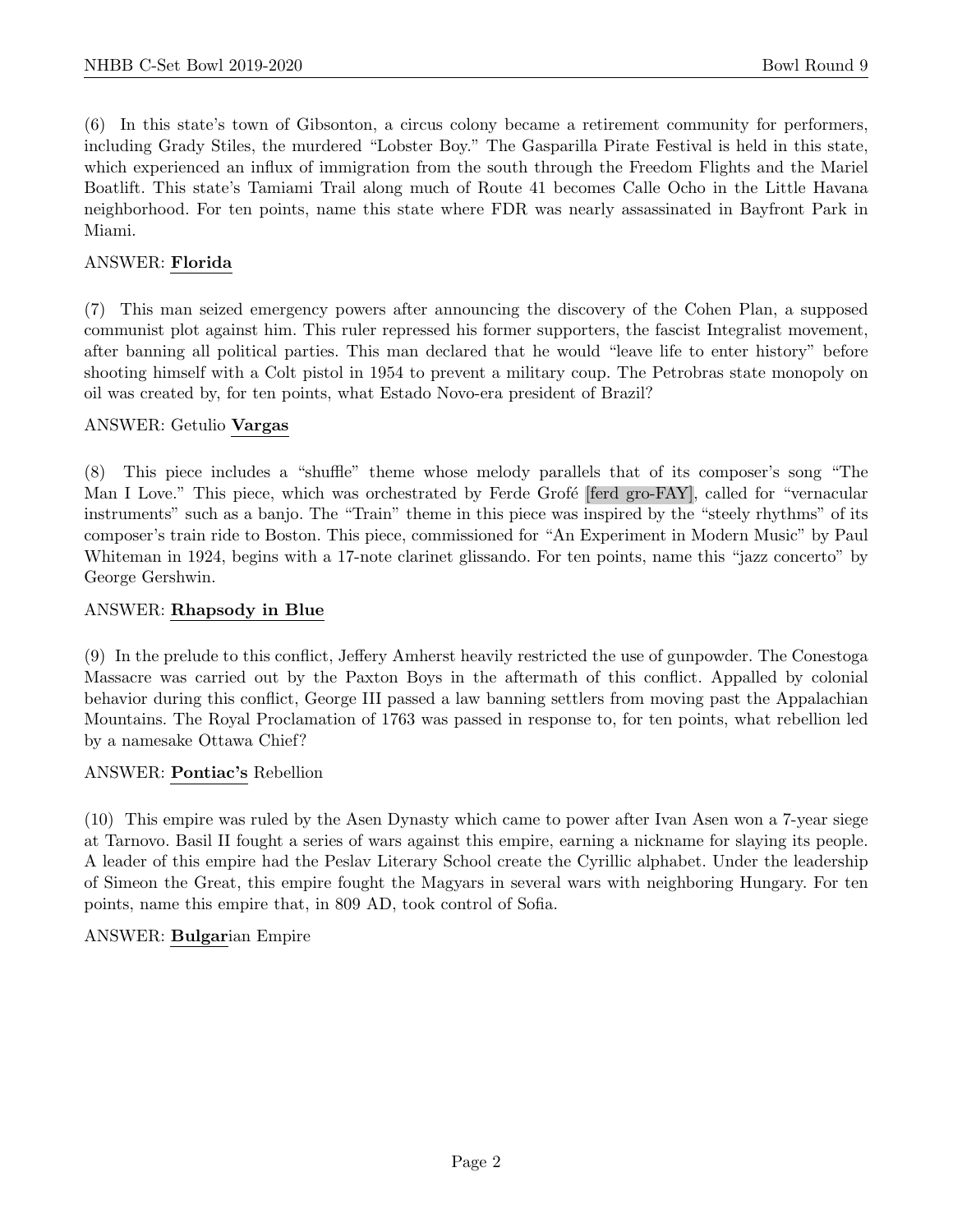# Second Quarter

(1) A commission led by Robert La Follette Sr. began investigating this event after the ransacking of the Senate Office Building. The Supreme Court held that Congress had the power to compel testimony in McGrain v. Daugherty, which stemmed from Harry Daugherty's failure to investigate the perpetrators of this event. During this scandal, Albert Fall leased public land owned by the Navy, such as Elk Hills, to private oil companies. For ten points, name this land scandal during the administration of Warren G. Harding.

#### ANSWER: Teapot Dome scandal

BONUS: Albert Fall was able to carry out the Teapot Dome scandal by exploiting his authority in this position.

#### ANSWER: Secretary of the Interior

(2) This figure names an effect in which the rate of fermentation increases with low levels of oxygen. This figure, who is credited with disproving spontaneous generation, saved the life of Joseph Meister by administering an invention of his, the rabies vaccine. Antoine van Leeuwenhoek and this man are considered the fathers of microbiology. For ten points, name this French scientist who names a process where heat is applied to destroy germs in milk.

#### ANSWER: Louis Pasteur

BONUS: Louis Pasteur also invented a vaccine for this bacterial infection caused by the spores of a species of Bacillus, which were sent in letters to politicians in a late 2001 terrorist attack.

#### ANSWER: anthrax

(3) This author's How Many Subjects? Statistical Power Analysis in Research studied the social impact of hiding sexual orientation. Mark Judge denied "any memory [...] whatsoever" of a 1982 incident in which he stopped an altercation between this woman and her attacker, who served on the D.C. Circuit Court of Appeals until October 2018. For ten points, name this research psychologist from Stanford University who reported being sexually assaulted by Supreme Court justice Brett Kavanaugh.

ANSWER: Christine Blasey Ford (accept either or both last names)

BONUS: Ford's accusations were kept secret by this senator until The Intercept leaked that she was withholding a document on Kavanaugh, leading this senator to contact the FBI.

#### ANSWER: Dianne Feinstein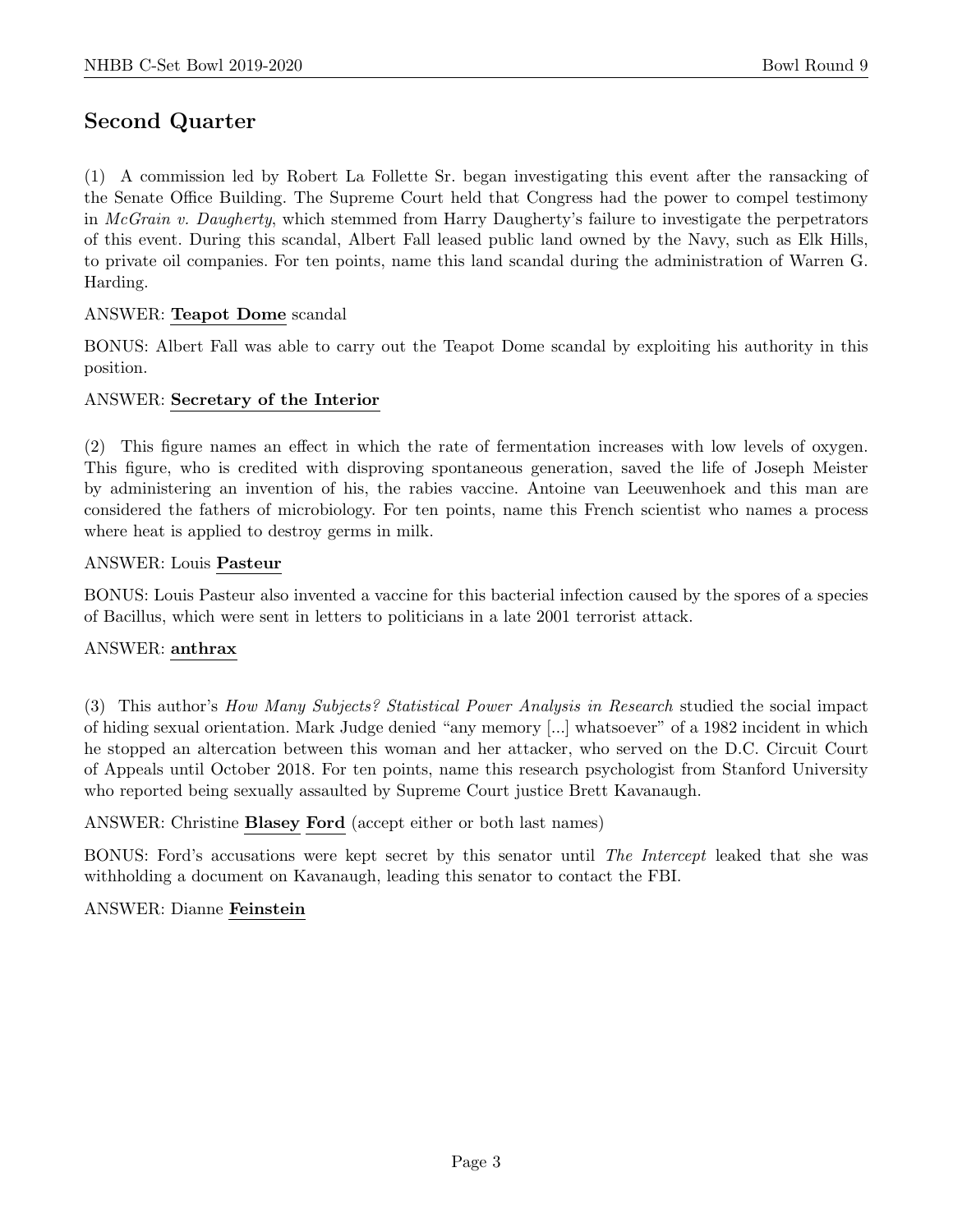(4) During this conflict, the anarchist Nestor Mahkno seized control of an army due to a power vacuum caused by the fall of Hetman Skoropadsky's government. Wrangel's Fleet fled to occupied Constantinople at the end of the "southern" front of this conflict. American troops occupied Vladivostok during this conflict in support of Alexander Kolchak's provisional government. For ten points, name this 1917 conflict between the Mensheviks and Bolsheviks for control of a European nation.

#### ANSWER: Russian Civil War

BONUS: During the Russian Civil War, a legion from this country captured an imperial gold reserve on the Trans-Siberian railway.

#### ANSWER: Czechoslovakia

(5) In 1910, the mayor of this city, J. Barry Mahool, passed an ordinance barring blacks from moving into white majority areas such as the Eutaw Place neighborhood. This city was the site of the Pratt Street Riots where Union soldiers, en route to Camden Station, clashed with secessionists. In an invasion of this city, the British navy bombarded Fort McHenry, an attack that inspired Francis Scott Key to write the "Star-Spangled Banner." For ten points, name this city which flourished as the busiest port in Maryland.

#### ANSWER: Baltimore

BONUS: The Pratt Street Riot was sparked by an angry mob composed of a faction of anti-war Democrats given this name. This faction was compared to a venomous snake by Republicans.

#### ANSWER: Copperheads

(6) A general from this dynasty was able to escape charges of treason by removing his shirt to reveal a tattoo reading "serve the country with the utmost loyalty." This dynasty was founded by Yuanlang who led a coup d'etat against Emperor Gong. This dynasty, the first to use paper money, is broken into Northern and Southern periods. Kublai Khan conquered, for ten points, what Chinese dynasty succeeded by the Yuan?

#### ANSWER: Song

BONUS: The Yuan conquered the Song at this 1279 naval battle despite being outnumbered 10 to 1.

ANSWER: Battle of Yamen (accept Naval Battle of Mount Ya)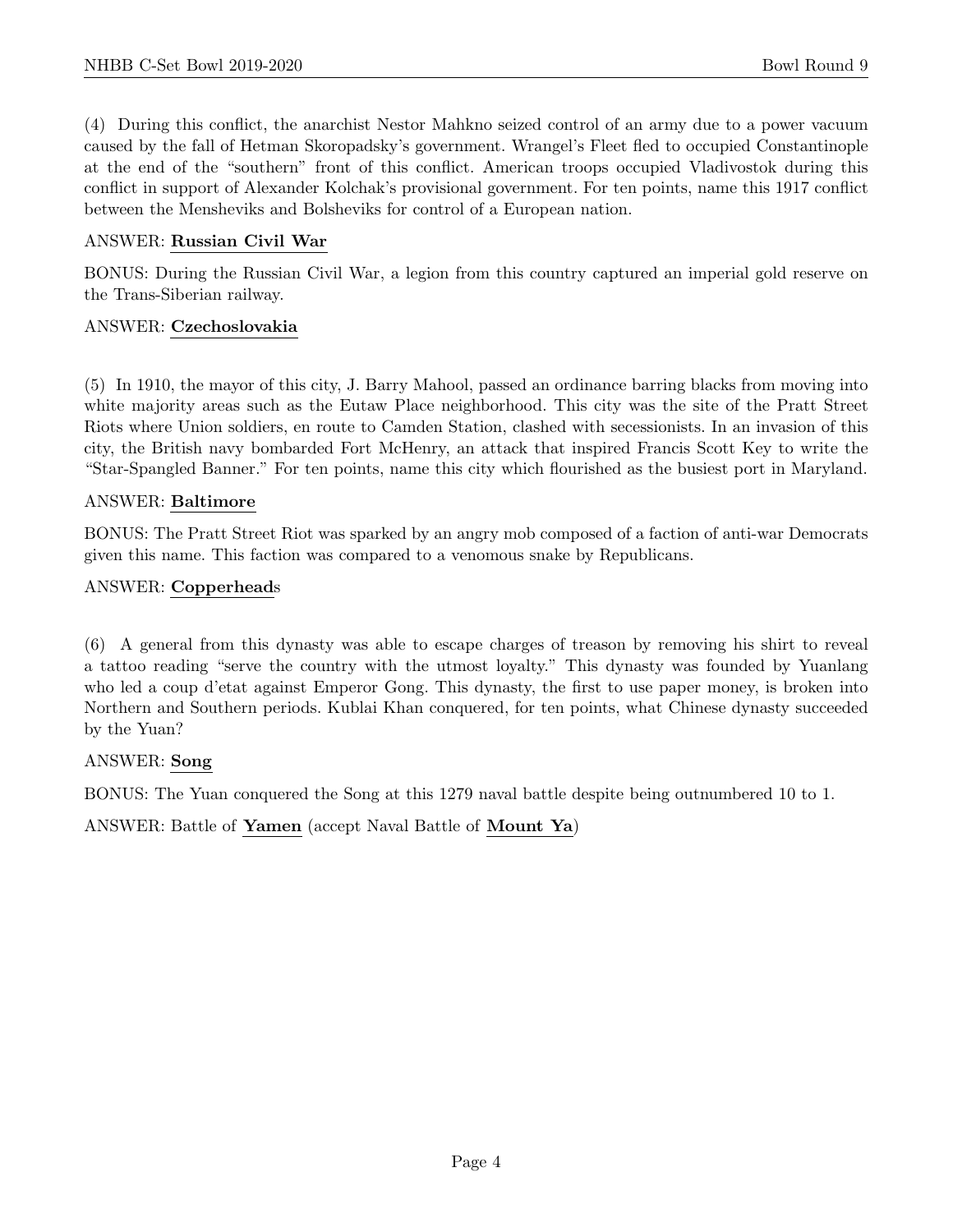(7) The "Dope Sheet" was a press release that this NFL team's co-founder wrote in its first few seasons. This team won the 1967 NFL Championship game, which had a game-time temperature of negative 15 degrees and was known as the "Ice Bowl." This team anchors the smallest market for any team in the four major American sports leagues. Vince Lombardi coached, for ten points, what publicly-owned NFL team that plays its home games at Lambeau Field in Wisconsin?

ANSWER: Green Bay Packers (accept either underlined portion)

BONUS: Lambeau Field is the largest stadium in Wisconsin; the second largest is this stadium at the University of Wisconsin. This stadium is named for a Union training camp that, itself, was named after a Wisconsin governor.

ANSWER: Camp Randall (Stadium)

(8) With Zionist Theodor Herzl, this man came up with the Uganga Scheme to temporarily make a Jewish homeland in Africa. This man gave the Mansion House speech denouncing Germany's actions during the Agadir Crisis. With Woodrow Wilson, Vittorio Orlando, and George Clemenceau, this man made up the "Big Four" at the Versailles Peace Talks. For ten points, name this Welshman that served as the British PM during the second half of World War I.

#### ANSWER: David Lloyd George

BONUS: Lloyd George served as Chancellor of the Exchequer under this Liberal UK Prime Minister who declared war on Germany after it violated Belgium's neutrality.

ANSWER: H.H. Asquith

# Third Quarter

The categories are . . .

- 1. United States Navy
- 2. Vikings
- 3. Assassinations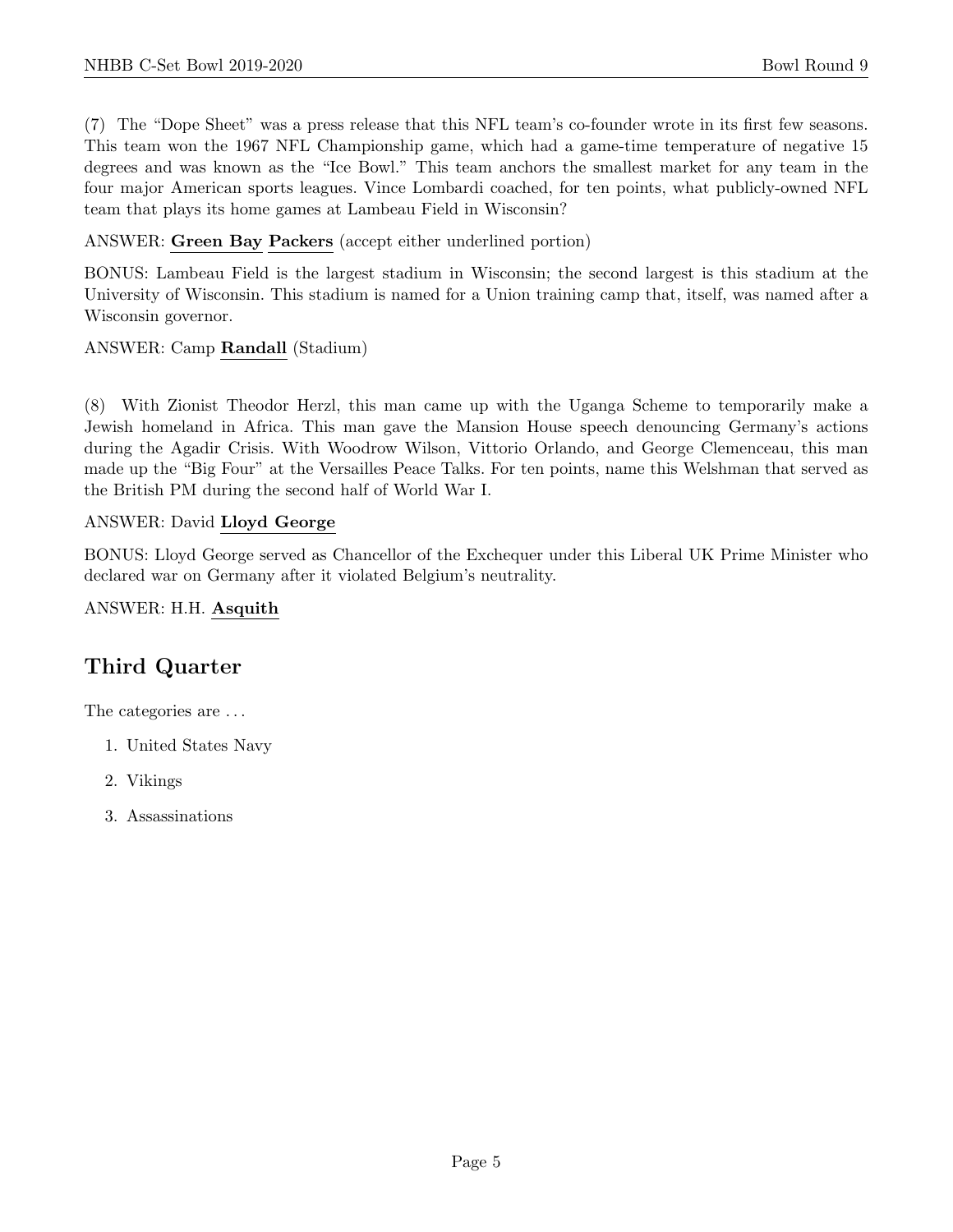UNITED STATES NAVY

Name the...

(1) Type of ship that launches fighters, of which the United States have 11 of the total 41 in the world.

# ANSWER: aircraft carrier

(2) Battleship that was sunk in the opening attack on Pearl Harbor and names a memorial in Hawaii.

# ANSWER: USS Arizona

(3) Virginia city in Hampton Roads containing the world's largest naval base.

# ANSWER: Norfolk

(4) Series of conflicts that started after Thomas Jefferson refused to pay a bribe to pirates.

# ANSWER: Barbary Wars

(5) Captain who may have said "I have not yet begun to fight!" aboard the Bon Homme Richard.

# ANSWER: John Paul Jones

(6) Ship called "Old Ironsides" that still floats in Boston Harbor.

# ANSWER: USS Constitution

(7) Commander in Chief of Pacific Ocean Areas in World War II.

#### ANSWER: Chester W. Nimitz

(8) 1890 Alfred Mahan book that inspired the buildup of the US Navy.

# ANSWER: The Influence of Sea Power upon History, 1660-1783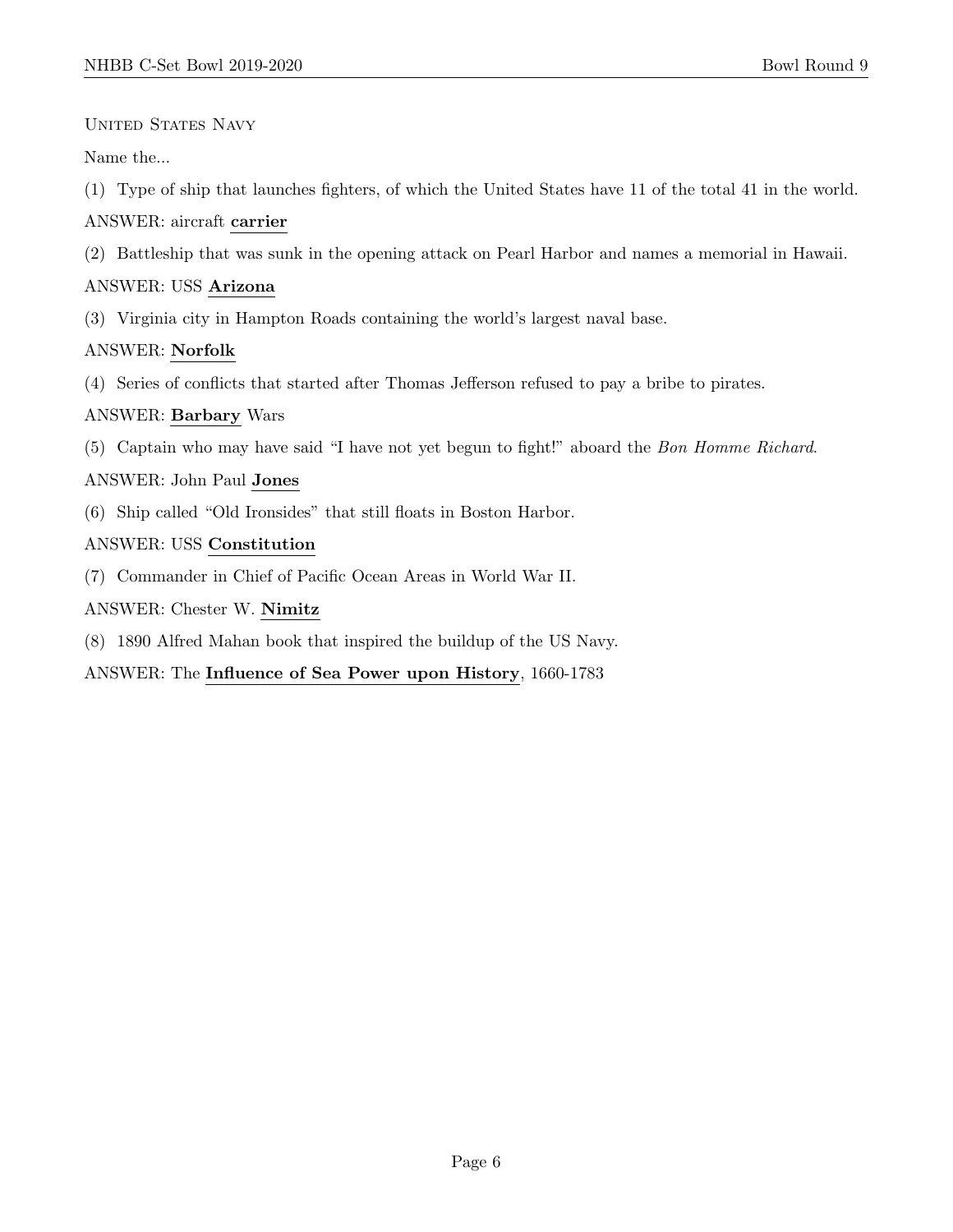# Vikings

Name the...

(1) Specialized ship used by the Vikings to raid Europe.

# ANSWER: longship

(2) Island discovered by an explorer called "the Red" after leaving Iceland.

# ANSWER: Greenland

(3) Inscribed stones, often memorials, that were used by the Vikings.

# ANSWER: runestones

(4) Explorer who established a Viking settlement, possibly in Newfoundland, around 1000 AD.

# ANSWER: Leif Erikson

(5) Viking name for the settlement founded by that man on the coast of North America.

# ANSWER: Vinland

(6) Archaeological site on the tip of Newfoundland, the possible site of that settlement.

# ANSWER: L'Anse aux Meadows

(7) Federation ruled by the Rurik dynasty where Vikings served in the Varangian guard.

ANSWER: Kievan Rus (prompt on partial answers)

(8) Father of Cnut the Great who became the first Viking king of England.

# ANSWER: Sweyn Forkbeard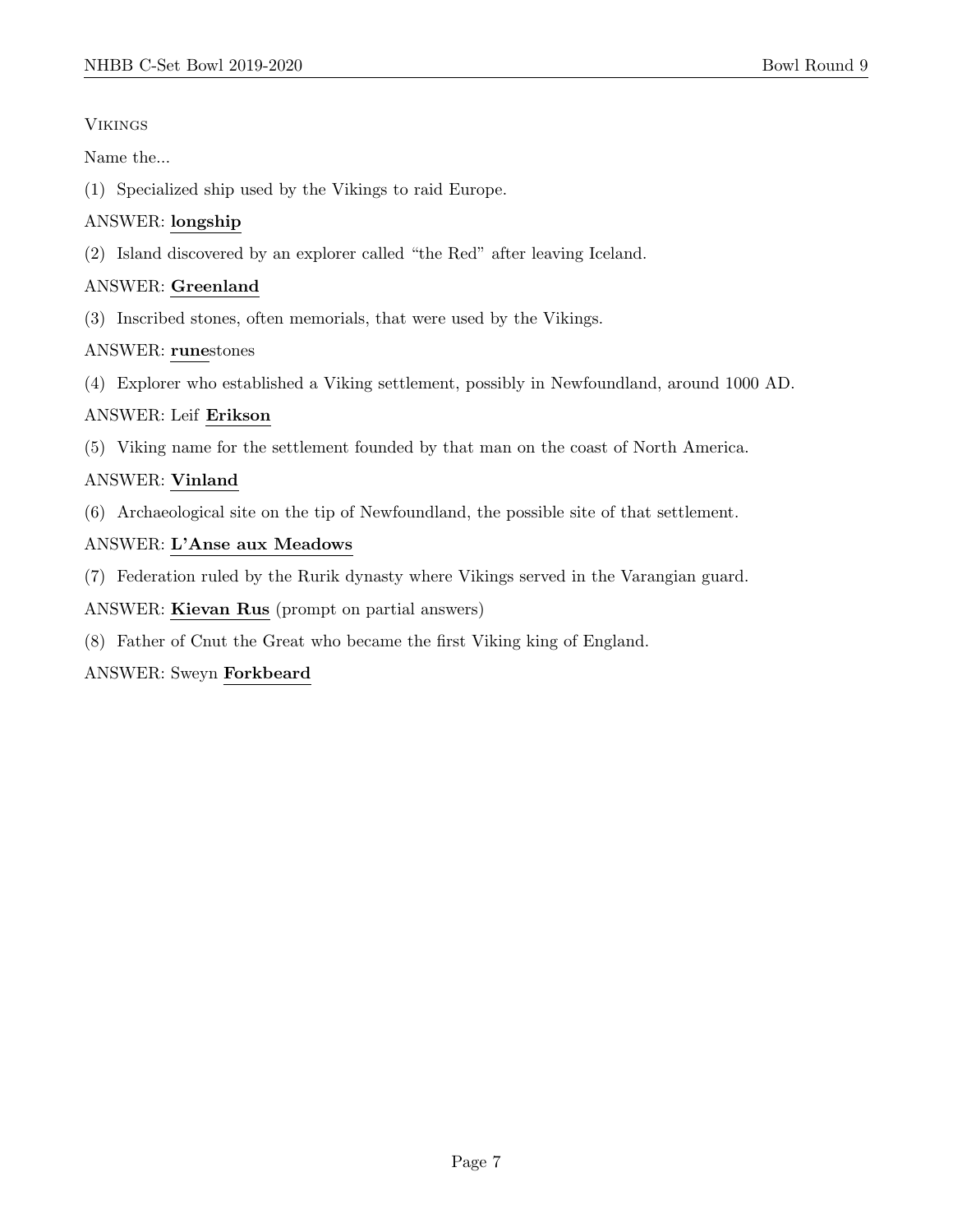#### Assassinations

Name the...

(1) Country where King Faisal was killed in Riyadh.

# ANSWER: Saudi Arabia

(2) Female British Prime Minister who was targeted in the Brighton Hotel bombing.

# ANSWER: Margaret Thatcher

(3) Country where Park Hung-Chee was assassinated.

ANSWER: South Korea (accept Republic of Korea; accept Hanguk or Taehan-minguk; prompt on "Korea"; do not accept North Korea or Democratic People's Republic of Korea)

(4) Common item used to inject Alexander Litvinenko with poison.

# ANSWER: umbrella

(5) Roman Emperor whose assassination in 192 AD ended the Nerva-Antonine dynasty.

# ANSWER: Lucius Aurelius Commodus

(6) Prime Minister of Israel who was killed in 1995.

# ANSWER: Yitzhak Rabin

(7) First female Prime Minister of Pakistan who was killed while campaigning in 2007.

ANSWER: Benazir Bhutto (prompt on "Bhutto")

(8) City where Elisabeth of Austria was stabbed by an anarchist in 1898.

# ANSWER: Geneva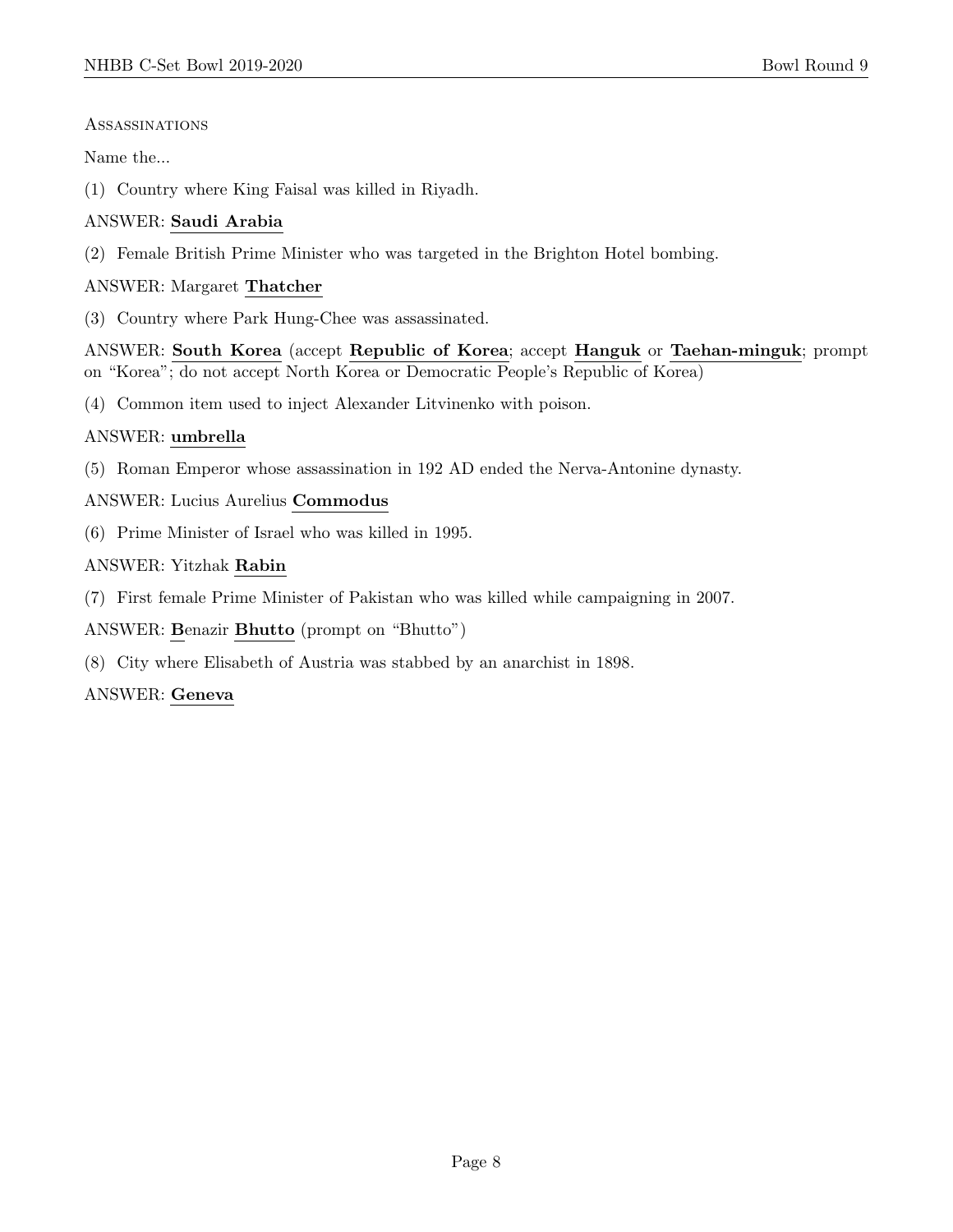# Fourth Quarter

(1) This event led to the dispatch of a riverboat column under Charles Wilson that arrived two days late and a desert column that fought at Abu Klea. Rudolf von Slatin was shown the decapitated head of a general during this event. George W. Joy's depiction of this event features a man  $(+)$  staring at his watch as soldiers run up a set of stairs to spear him. William Gladstone's nickname changed from G.O.M. to M.O.G. thanks to this event, in which (\*) Muhammad Ahmad's dervishes beheaded Charles Gordon. For ten points, name this 1885 event in which the Mahdists seized Sudan's capital.

ANSWER: Siege/Fall/etc. of Khartoum

(2) In this book's epilogue, Professor James Pieixoto suggests that 20th-century overpopulation in India could have been controlled by a sterility virus while discussing the validity of cassette tapes used to record this text in the home of the  $(+)$  Commander. With Aunt Elizabeth, this novel's narrator helps Janine give birth and tries to find her friend Moira, who successfully flees the (\*) Republic of Gilead. Mike Pence has been protested by women wearing costumes from, for ten points, what novel by Margaret Atwood narrated by Offred, a fertile woman with the title role?

# ANSWER: The Handmaid's Tale

(3) This leader's military was put under scrutiny after it attacked American journalists Amy Goodman and Allan Nairn and British cinematographer Max Stahl in the Santa Cruz Massacre. This leader tried to prevent Western influence from reaching his country by revamping his country's policy of  $(+)$  Pancasila. This ruler was granted power of his country in the Supersemar Decree, which was ordered following the 30th of September Movement. This ruler's (\*) New Order government opposed his predecessor's Guided Democracy, and he jailed that predecessor's daughter, Megawati. For ten points, name this Indonesian president who invaded East Timor and succeeded Sukarno.

#### ANSWER: Suharto

(4) In this modern-day state, Edmund Fanning and Francis Nash faced corruption charges from a group that fought William Tryon at the Battle of Alamance. The Great Awakening inspired a farmer from this state, Herman Husband, to create the anti-colonial  $(+)$ Regulator Movement. The word "Croatoan" inscribed in a tree was allegedly the only clue of what happened to the (\*) Roanoke Colony in this state. Charles I inspired the name of, for ten points, what state whose capital is named after Walter Raleigh?

#### ANSWER: North Carolina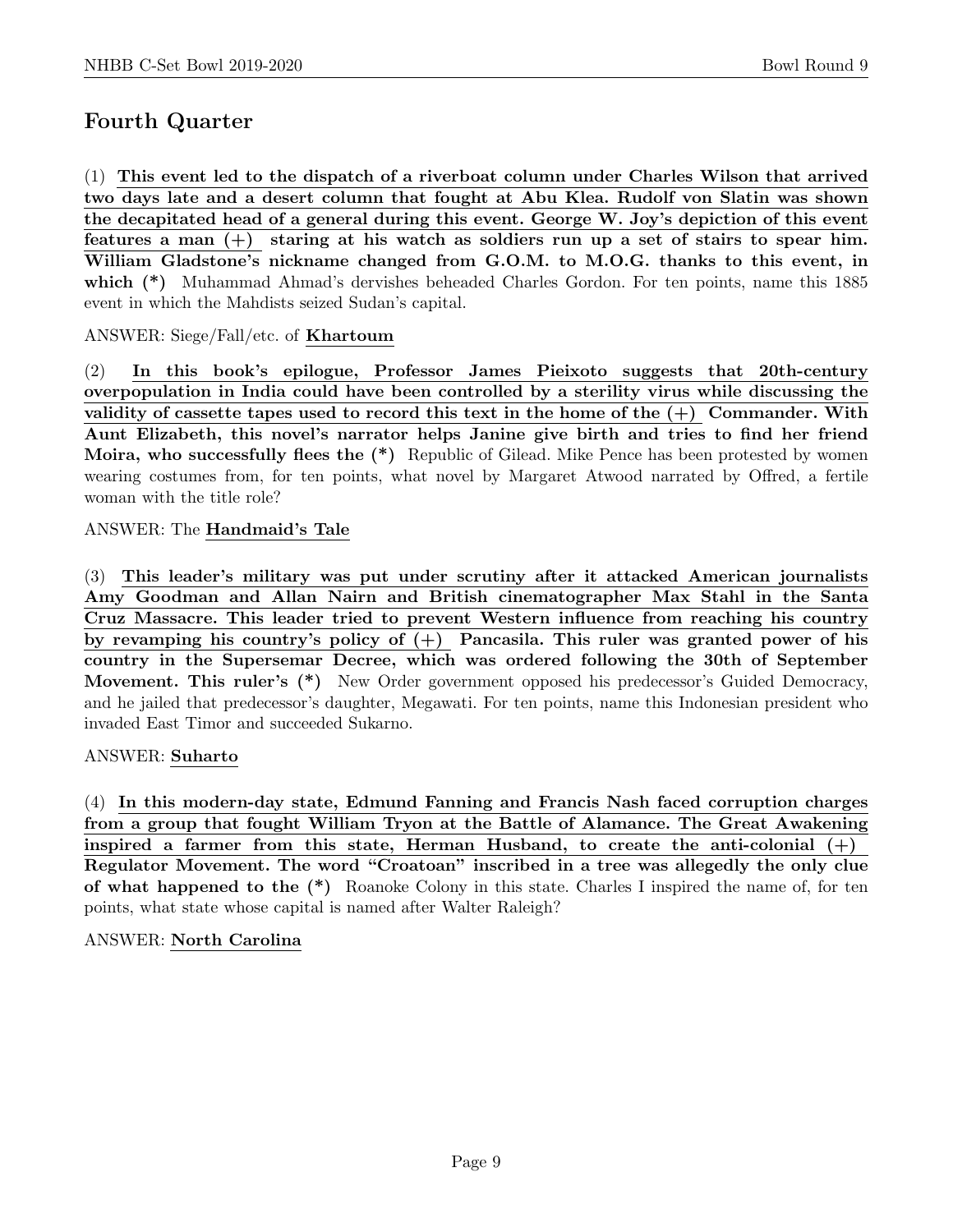(5) A religion that developed in this country exclusively uses oral tradition and syncretizes the Orishas of Yoruban belief with the vodun of West Africa. That faith of this country, Candomblé, is practiced by the povo de santo and incorporates aspects of  $(+)$  Roman Catholicism, this country's majority religion. A 100-foot-tall (\*) statue of Christ overlooks a city in this country that hosts the world's largest pre-Lenten Carnival. For ten points, name this country where the Cristo Redentor statue stands in Rio de Janeiro.

#### ANSWER: Brazil

(6) A holder of this position investigated the 1967 Detroit race riot as the leader, and namesake, of the Kerner Commission. In 2003, a holder of this position was indicted on corruption charges relating to  $(+)$  "Operation Safe Road." George Ryan was a holder of this position, that had earlier been held by Dwight Green until the election of a man who lost to (\*) Dwight Eisenhower in back-to-back Presidential elections. Adlai Stevenson II held, for ten points, what position that often clashes with the Mayor of Chicago from Springfield?

ANSWER: Governor of Illinois (prompt on governor)

(7) The Arajs Kommando, a fascist paramilitary group from this nation, perpetrated the Rumbula Massacre here. This modern day nation was once the Duchy of Courland, a realm annexed by Russia in the Third Partition of Poland. Karlis Ulmanis led this country for much of the inter-war period, including after a  $(+)$  1934 coup in which he dissolved the Saeima parliament. This country controls the southern portion of the historical region of (\*) Livonia. For ten points, name this Baltic nation that gained independence from the USSR in the Singing Revolution with its neighbors, Estonia and Lithuania.

#### ANSWER: Latvia

(8) Soldiers on the losing side at this battle were given until the 25th of August to surrender in exchange for a full pardon. The Duke of Schomberg was among the leaders of the winning side killed at this battle, which was followed by the Declaration of  $(+)$  Finglas. One side fled to Limerick following this battle, where they successfully fended off a siege. (\*) Dutch Blue Guards were employed by the winning side of this battle fought near a namesake river. For ten points, name this 1690 victory for William of Orange, after which James II fled the British Isles.

#### ANSWER: Battle of the Boyne